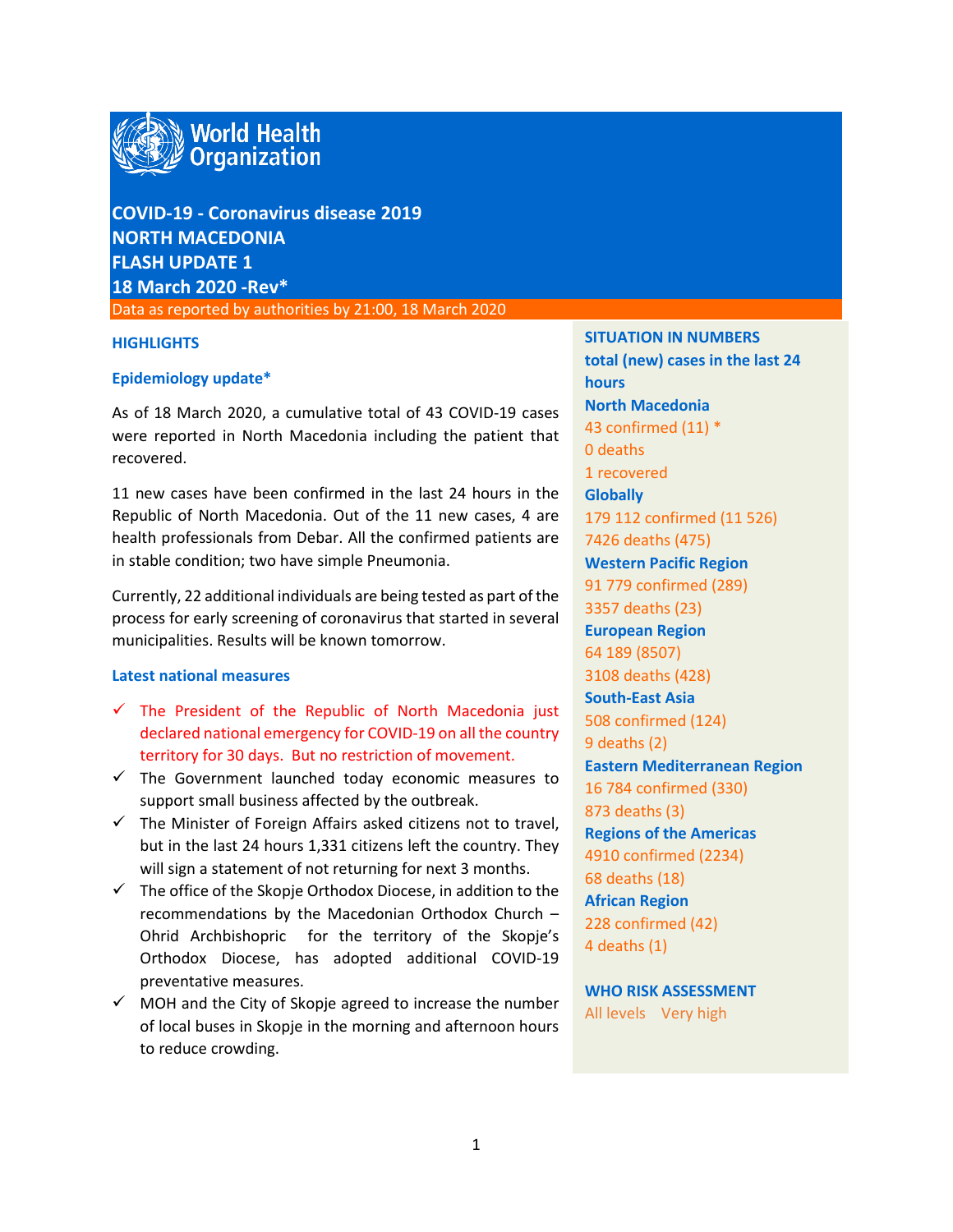### **SURVEILLANCE**



# **Figure 1. Municipalities in North Macedonia with reported confirmed cases of COVID-19, 18 March 2020**<br> **Examples**

<https://experience.arcgis.com/experience/685d0ace521648f8a5beeeee1b9125cd>

# **Figure 2. Epidemic curve of confirmed COVID-19 cases reported in North Macedonia (n=43), by date of report through 18 March 2020**

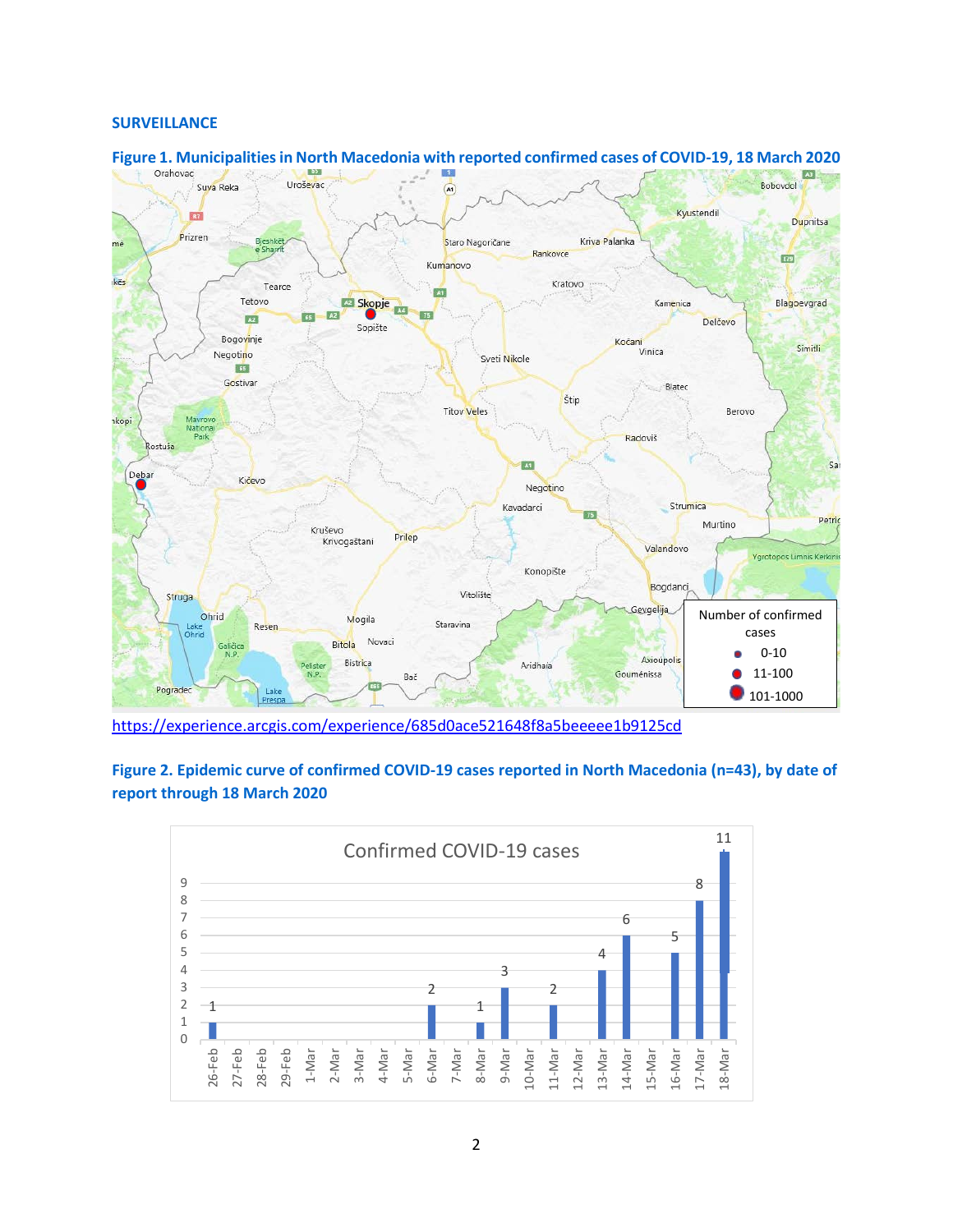#### **PREPAREDNESS AND RESPONSE**

#### **WHO ROLE AND ACTION**

WHO is the lead UN agency for Health and main technical and health policy advisor to the government on COVID-19 containment and mitigation. **Western Balkan including North Macedonia is one of the priority countries for the WHO European Region. WHO works in coordination closely with other UN agencies as per the UN reform.** 

Technical support, guidance and assistance are provided through the WHO Country Office from all levels of the Organization. There is abundance of technical guidance WHO has developed in all areas of work: we are supporting the country to develop technical plans and implement priority interventions in the framework of a strong nation-wide strategic response.

WHO Globally is informing the public through [daily situation reports](https://www.who.int/emergencies/diseases/novel-coronavirus-2019/situation-reports/) and dashboards displaying realtime data: [WHO Health Emergency dashboard;](https://extranet.who.int/publicemergency) [WHO COVID-19 situation dashboard in European](http://who.maps.arcgis.com/apps/opsdashboard/index.html#/ead3c6475654481ca51c248d52ab9c61)  [Region.](http://who.maps.arcgis.com/apps/opsdashboard/index.html#/ead3c6475654481ca51c248d52ab9c61)

**WHO action in COVID-19 outbreak in North Macedonia is to limit virus spread, protect health and the health workers at the frontline, preserve the health care system capacity and its sustainability to respond.** 

- The **country strategic preparedness and response plan for the next 3 months and** Contingency Plan for COVID – 19 were drafted on 14 March 2020 with the IHR team members and the WHO consultant. The plan provides strategic interventions in line with 8 pillars. A few donors have confirmed readiness to support the urgent needs in health. The world Bank has written officially to the ministry of health pledging support.
- Local purchase of **protective equipment** was made today in support of the national virology lab. There is still a huge need in PPE in the health system.
- We are awaiting the completion of the **translation to Macedonian language of online WHO trainings** for COVID-19 for health care and ICP to disseminate it to all Health workers in MKD <https://openwho.org/>
- **A new WHO animated wash hands and awareness clip was released today** in Turkish, Albanian, Macedonian and English languages.

COVID-19 could be regarded as an opportunity to upscale and accelerate the implementation of the **IHR Core Capacities**. Based on the Joint External Evaluation that was carried out in 2019 some areas require immediate strengthening: develop and implement a national IPC program and strategy for healthcare associated infections and strengthen biosafety and biosecurity.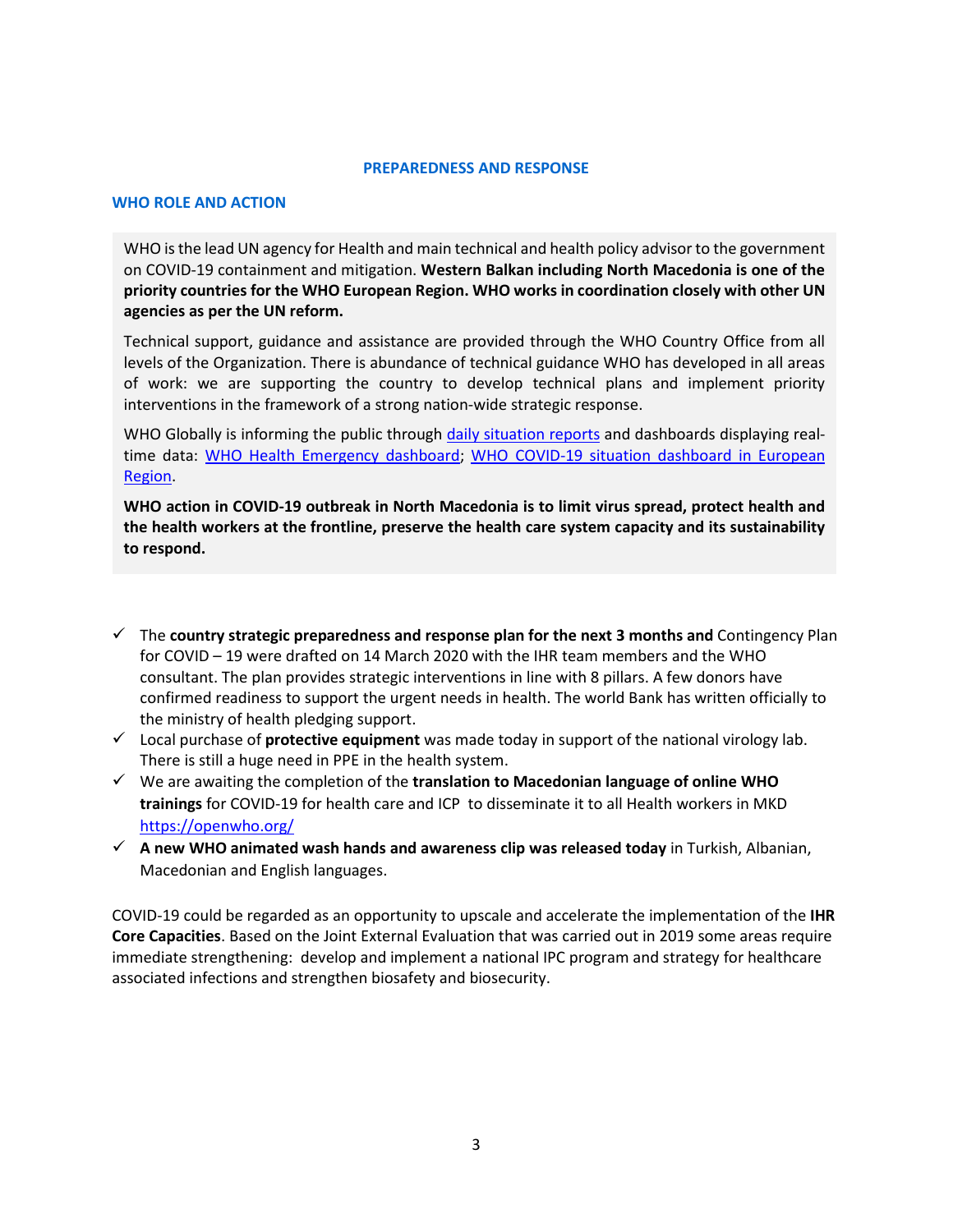#### **NEW GOVERNMENT MEASURES ON 18 MARCH 2020**

North Macedonia mobilized an all-of-government action to fight this new coronavirus, including scaling up emergency response mechanisms in all sectors. We have seen recently a positive society response and compliance as well as more trust in the government protective measures and instructions for social distancing. MOH has started a vigorous risk communication campaign in social media, on TV and other. Actions and readjustments of measures are continuous and monitoring of the situation is ongoing on daily basis. On the health front, the country is working hard now to ensure its hospitalization surge capacity with the necessary personnel are in place in case of larger communitybased transmission.

The Steering committee was formed as governmental body for coordination and management within a national crisis management system composed of: Ministers of: Interior, Health, Transport and Communications, Defense, Foreign Affairs and the Head of the Assessment Group are also meeting ad hoc with the Minister of Health and the Operational Committee for decision making on highest level.

Ministry of Health is coordinating the response through its responsible expert committees:

- 1. Infectious diseases commission as a technical expertise to MOH
- 2. IHR multisectoral commission
- 3. Operational Committee Task Force for COVID-19
- The **President of the Republic of North Macedonia declared today a national emergency for COVID-19** on all territory in North Macedonia for the duration of 30 days. This measure aims at flatening the curve of the epidemic in order to release the pressure off the health care services, declared today the minister of health. During a state of emergency the Government can adopt decrees that have the force of law, ie will be able to execute both Legislative and Executive powers. This would facilitate the work of the Government in times of crisis and decisions for the benefit of the citizens will be faster and more efficient. At this time, there is no decision for curfew or restriction of movement and citizens will be additionally informed if and when any restriction of movement will be introduced. [http://pretsedatel.mk/en/decree-for-state-of-emergency-addressing](http://pretsedatel.mk/en/decree-for-state-of-emergency-addressing-remarks-by-president-pendarovski/)[remarks-by-president-pendarovski/](http://pretsedatel.mk/en/decree-for-state-of-emergency-addressing-remarks-by-president-pendarovski/)
- The Government оf North Macedonia announced **financial relief measures** for businesses affected by the epidemic as part of the national response to COVID-19:
	- Direct financial support of liquidity of mirco, small and medium-sized companies by the Development Bank of North Macedonia (€5.7 million).
	- Subsidies for payment of contributions for employees in the transport, tourism and service sectors for the months of April, June and July 2020.
- The Minister of **Foreign Affairs urged citizens not to travel**. In the last 24 hours 1,331 citizens left the country. There is a decision to make them sign on a statement that they will not return in the next 3 months.
- $\checkmark$  The office of the Skopje Orthodox Diocese, following the recommendations of the Macedonian Orthodox Church – Ohrid Archbishopric for the territory of the Skopje's Orthodox Diocese, has adopted additional COVID-19 preventative measures: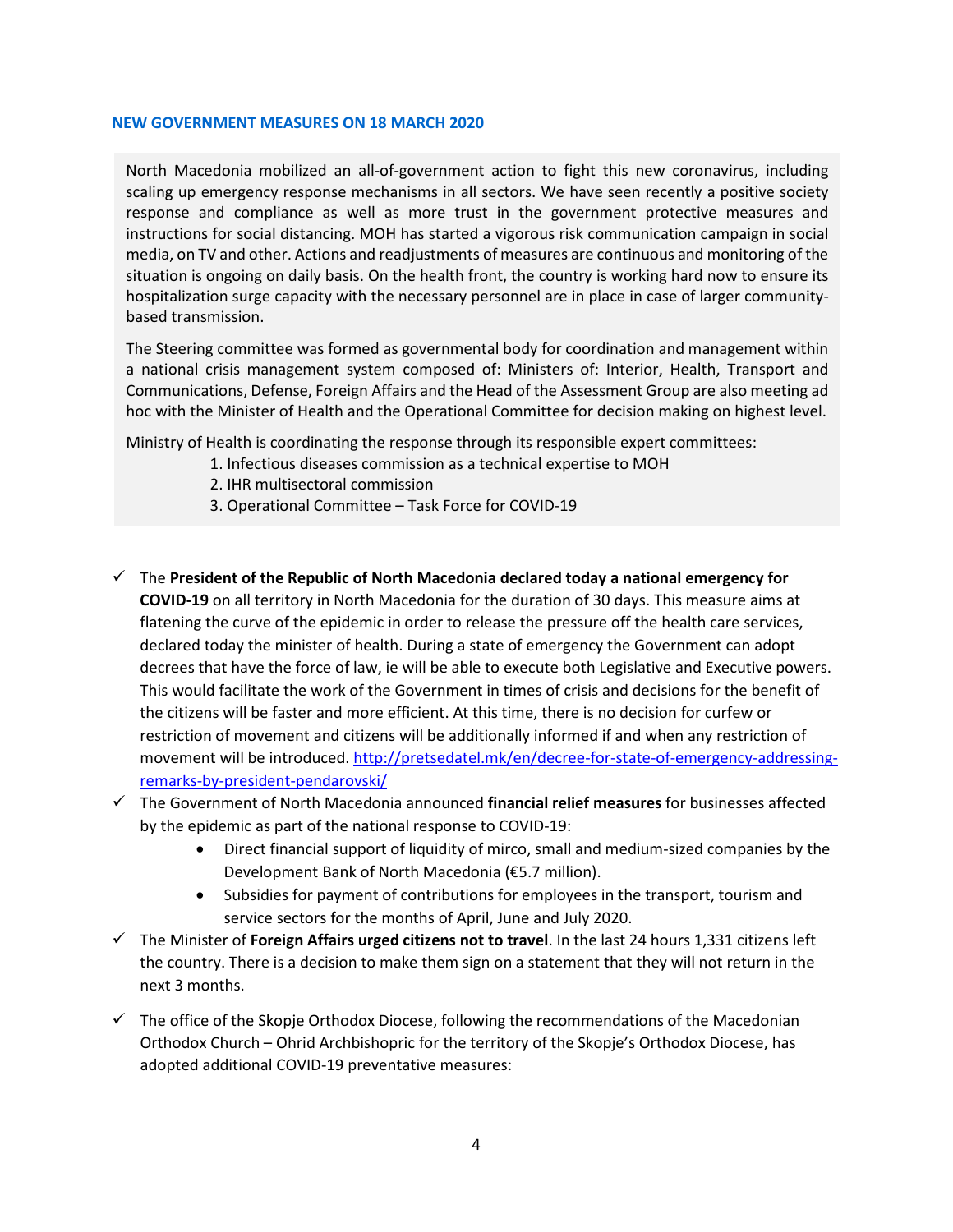- All religious practices prior and during Easter holidays of the parishes should be stopped or postponed. Those that cannot be postponed to be condcuted in narrow circles.
- Funerals and memorials to be performed only in the open or at the graveyards with the closest family members only.
- The use of church halls and clerical offices for meetings, religious lessons, board meetings and other activities is ceased.
- During the worship services, the believers are advised to keep the recommended distance between them.
- The monastries should not allow worshiper visits, unless there is a specific need.
- Sunday's and festive Holy lithurgies should be held outdoors.
- $\checkmark$  MOH and the City of Skopje agreed to increase the number of local buses in Skopje in the morning and afternoon hours to reduce the crowding.
- $\checkmark$  As of 18 March 2020, additional doctors from the University Clinic for Pulmonology are assigned to Debar General Hospital
- $\checkmark$  The Skopje International Airport will be effectively closed as of 00:00 a.m. on Thursday March 19, 2020, except for state, military medical and emergency flights.
- $\checkmark$  About 200 citizens located at the Hungary-Sebian border crossing are quarantined in the military barracks Pepelishte in Krivolak – Food support is given through UNDP - 18 March 2020.
- $\checkmark$  New COVID-19 testing guidelines were adopted whereby testing is performed only on persons who have symptoms of acute respiratory infection, or who meet the WHO suspected case definition of COVID-19. In addition, WHO recommends testing for SARI cases that are negative for influenza and other respiratory pathogens. Laboratory capacities at IPH are estimated at around 100 tests per day to be performed in three shifts. As the IPH Virology Laboratory is the only reference laboratory for COVID-19 in the country, it is not recommended to extend the testing capacity to other institutions in order to reduce the risk of spreading infection to health facilities. In order for a laboratory to conduct COVID-19 testing, it is obligatory to meet the standards of facilities, equipment, space, trained personnel.

# **Community and NGOs:**

 $\checkmark$  The Macedonian Red Cross is active in support of vulnerable groups especially in the lock down areas like in the region of Debar and Zupa. Red Cross supports the elderly, migrants, roma populations and others. Red Cross has posted phone numbers for the mobile teams who assist the elderly:

[https://www.facebook.com/CrvenKrstNaRepublikaSevernaMakedonija/photos/a.142015907486684](https://www.facebook.com/CrvenKrstNaRepublikaSevernaMakedonija/photos/a.1420159074866847/2547949732087770/?type=3&theater) [7/2547949732087770/?type=3&theater](https://www.facebook.com/CrvenKrstNaRepublikaSevernaMakedonija/photos/a.1420159074866847/2547949732087770/?type=3&theater)

# **Hotline**

Hotlines are established for general information for measures, health care and other information related to COVID-19 to be referred to the "Alo Doctor" Call Center and the emergency hotlines of the Centers for Public Health/ Institute for Public Health are to be used exclusively for suspected and symptomatic cases, who have returned from high and medium risk countries, or have been in contact with a